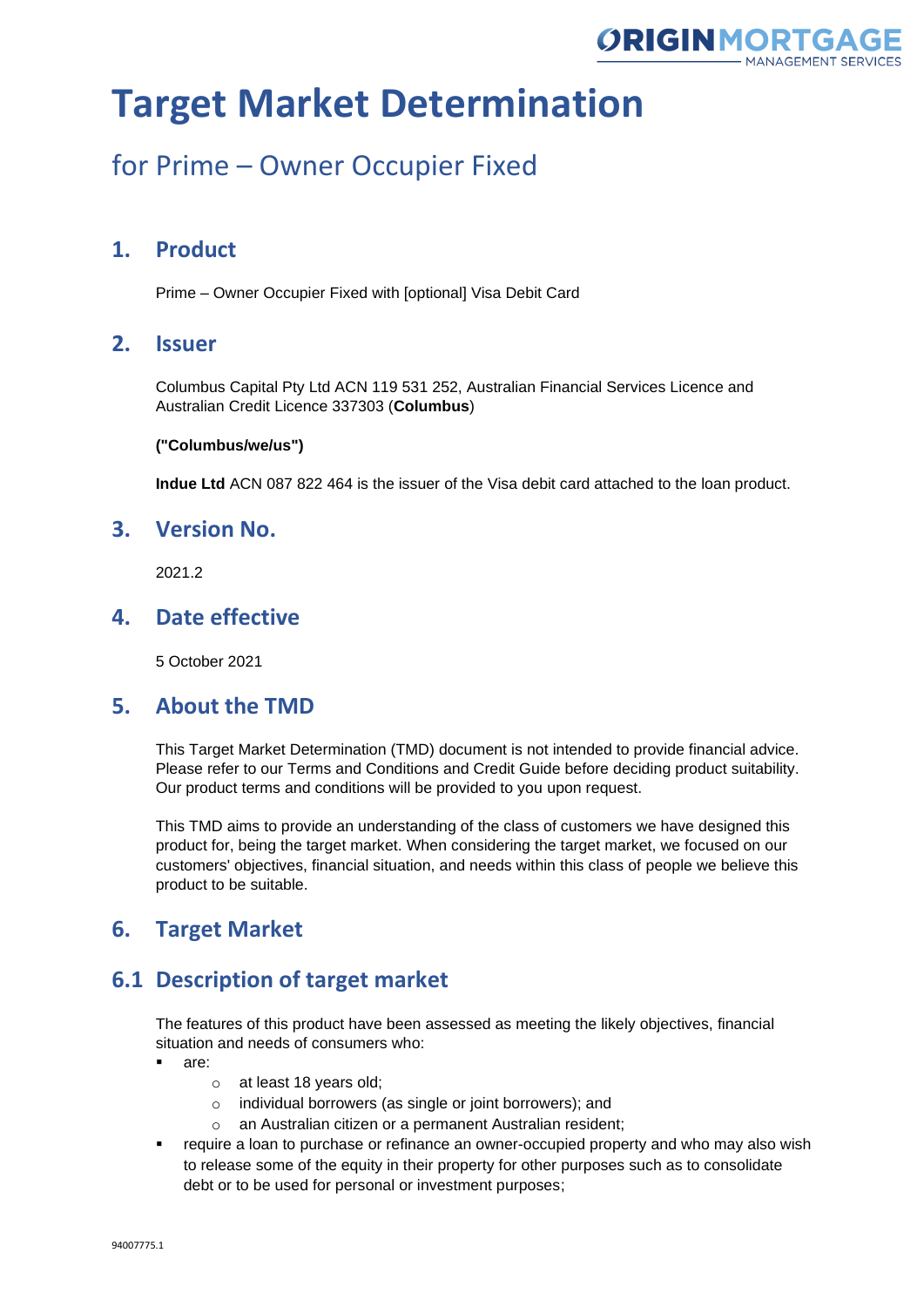

# for Prime – Owner Occupier Fixed

- require the use of a Visa Debit card;
- require the certainty of a fixed interest rate;
- are able to make up to \$20k of extra repayments without penalty; and
- want the option of either principal and interest or interest only repayments.
- **■** satisfy our eligibility criteria;

The product meets the likely objectives, financial situation and needs of consumers in the target market because it provides them with the certainty of a fixed rate for an initial period of time, allows them to deposit funds into an offset account and/or make additional payments directly into the loan to reduce the amount of interest payable up to \$20k additional per annum whilst maintaining the ability to draw on surplus funds when required. This product also allows consumers to select interest only or principal and interest repayments in order to reduce their overall debt and build equity.

## **6.2 Classes of consumers for who the product may not be suitable**

This product may not be suitable for consumers who:

- do not meet the eligibility requirements;
- are looking to purchase or refinance a residential investment property;
- are looking to construct a property; or
- require the ability to provide alternative methods of income verification.

## **6.3 Description of the Product, including key attributes**

- Fixed interest rate;
- Repayment options:
	- o principal and interest; or
	- o interest only
- Redraw available
- Able to make up to \$20k of extra repayments without penalty
- Minimum loan size: \$50,000
- Maximum Loan Size: \$2,000,000 (subject to LVR and postcode policy)
- Maximum LVR:
	- o 80% for Inner-City postcodes
	- o 90% for Regional postcodes
	- o 95% for Metro and Non-Metro postcodes
- Application fee may be payable
- Settlement fee may be payable
- Valuation fee may be payable
- Ongoing fee may be payable

## **7. Distribution Conditions/ Restrictions**

The following distribution channels and conditions have been assessed as being appropriate to direct the distribution of the product to the target market:

**Direct**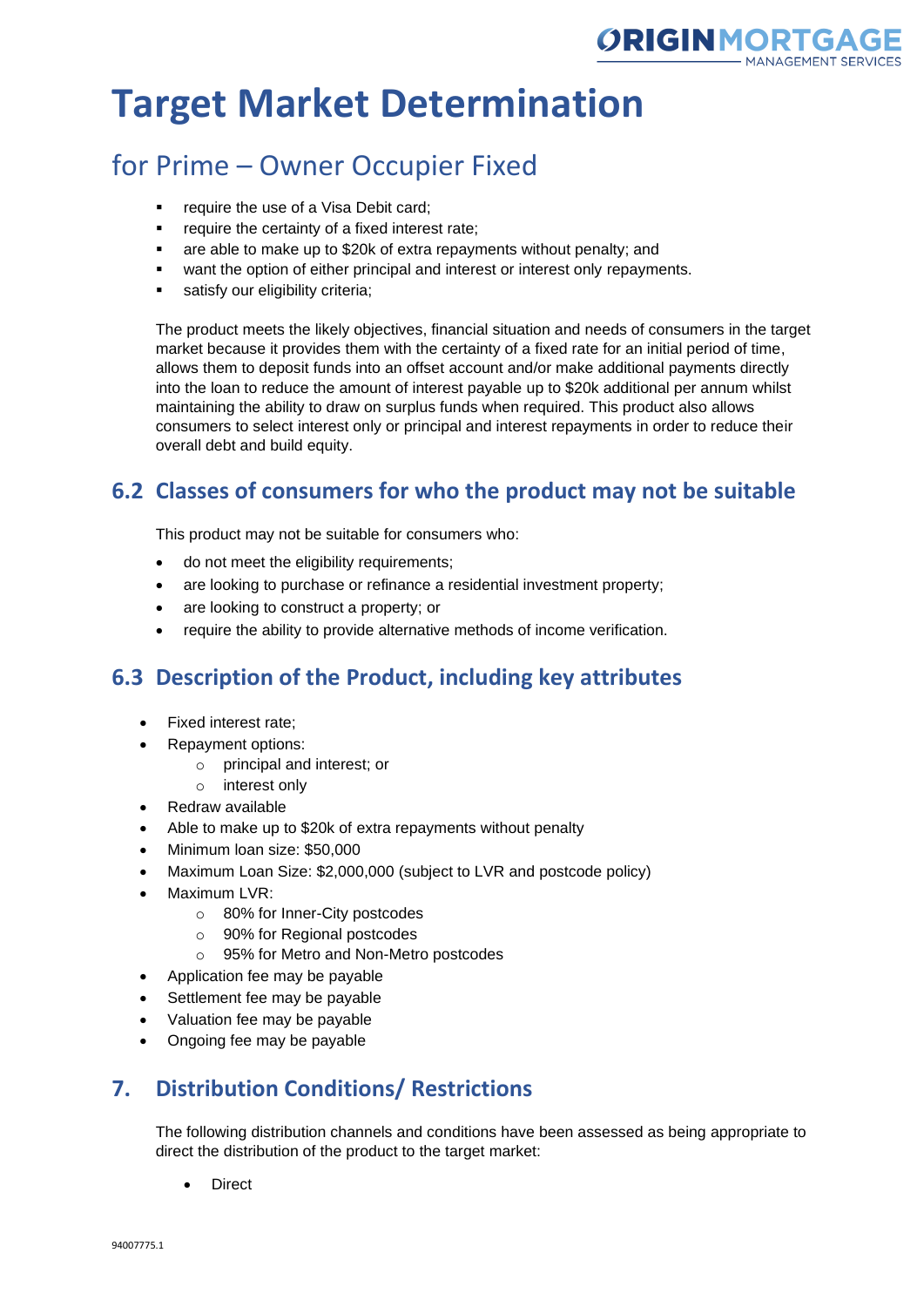

# for Prime – Owner Occupier Fixed

- **Online**
- By phone
- In person (e.g. branch, agency, or premises visit)
- Third party Accredited mortgage brokers subject to Best Interests Duty (BID)

The distribution channels and conditions are appropriate because:

- the product has a wide target market;
- our staff have the necessary training, knowledge and accreditation (if required) to assess whether the consumer is within the target market. All of our staff must continually satisfy annual compliance reviews.
- we rely on existing distributors, methods, controls and supervision already in place;
- our approval system has checks and controls in place to flag applicants who may be outside the target market; and
- accredited mortgage brokers are subject to a higher duty under BID to ensure that the product is in the best interests of the particular consumer.

### **8. TMD Reviews**

We will review this TMD as follows:

| Initial review  | Within 12 months of the date of this TMD                                                                                                                                                                                                                                                                                                                                                                                                                                                                                                                                                   |
|-----------------|--------------------------------------------------------------------------------------------------------------------------------------------------------------------------------------------------------------------------------------------------------------------------------------------------------------------------------------------------------------------------------------------------------------------------------------------------------------------------------------------------------------------------------------------------------------------------------------------|
| Periodic review | Each year on the anniversary of this TMD.                                                                                                                                                                                                                                                                                                                                                                                                                                                                                                                                                  |
| Review triggers | Specific events will prompt Columbus to review this TMD, which<br>includes:<br>A significant dealing of the product to consumers outside the<br>target market occurs;<br>A significant number of complaints are received from<br>customers in relation to the product;<br>A significant number of defaults occur;<br>A significant breach has occurred in connection with the<br>issuing and distribution of this product; and<br>A significant number of late repayments are being recorded;<br>A material change is made to this product.<br>Unexpected early stage arrears are detected |

If a review trigger occurs, we will complete a review of the TMD within ten business days. Meanwhile, we will cease to offer this product to our customers until our TMD review concludes and any necessary changes to the product or TMD, including distribution methods, are made.

### **9. Monitoring and reporting of this TMD**

The following data must be provided to us by any person who engages in retail product distribution conduct in relation to this product:

|  | Type of information | <b>Description</b> | <b>Reporting period</b> |
|--|---------------------|--------------------|-------------------------|
|--|---------------------|--------------------|-------------------------|